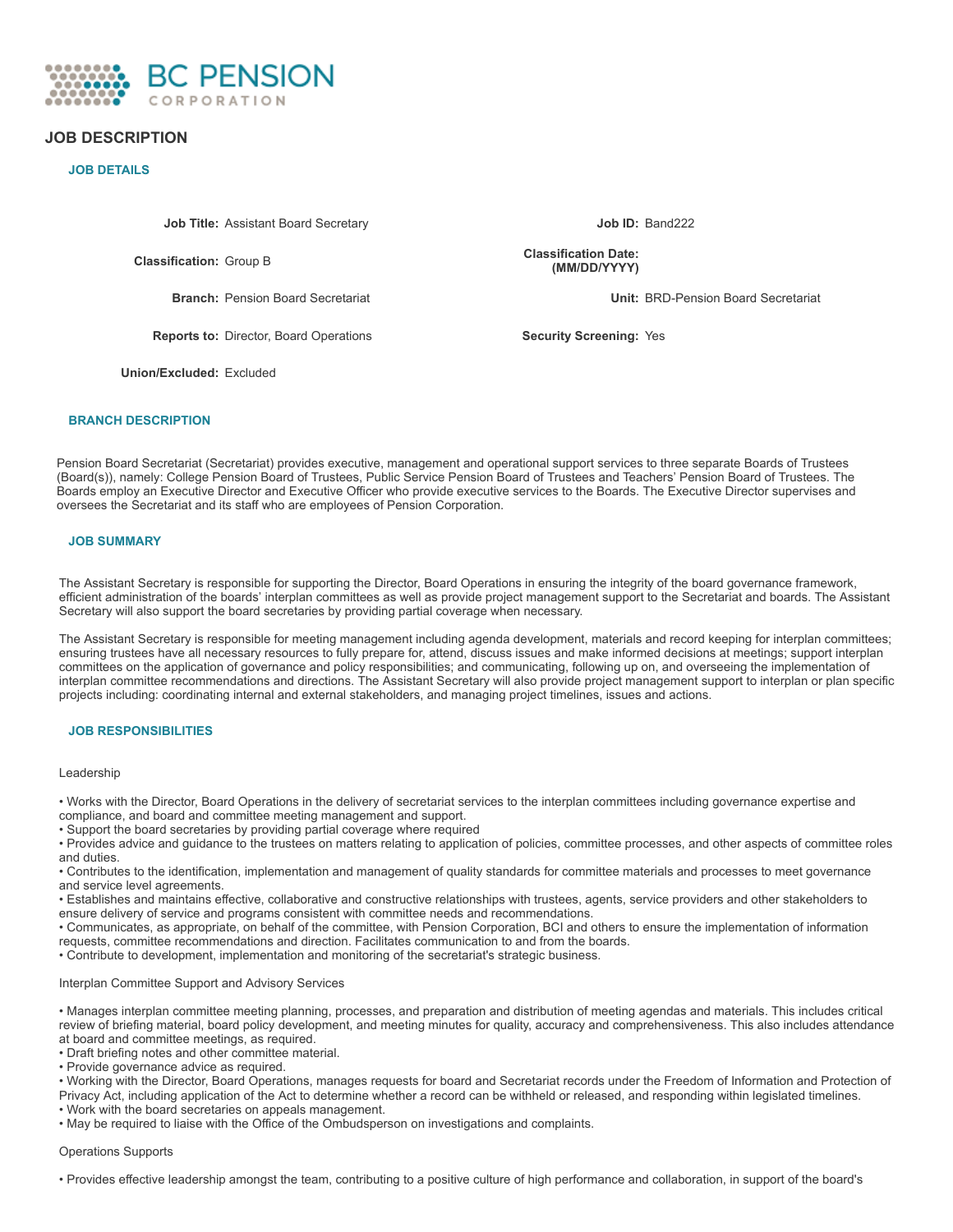strategic goals and operational requirements.

- Provides input to the development, implementation and evaluation of performance standards, service levels and operating principles of the Secretariat • Provides project management support.
- 
- Drafts responses to board enquiries and requests received from stakeholders, including conducting research required to formulate a reply • Instructs and monitors professional service providers to the boards including legal, actuarial, audit, insurance and other consulting service

## Key Relationships

- Boards and Committees
- Municipal Pension Board Secretariat
- Pension Board Secretariat
- VPs, Directors and Assistant Directors of the board's agents
- Senior staff and other key contacts at the board's other service providers

# **EDUCATION**

**Degree/Diploma Obtained Program** of Study

• A Bachelor's degree in a related discipline (Law, Commerce, Business Administration, Public Administration, Arts) or an equivalent combination of education, training, and experience.

## **EXPERIENCE**

**Years of Experience Type of Experience**

• Experience working in a corporate governance environment such as supporting the roles, responsibilities and procedures of a board of trustees/directors.

• Demonstrated experience in project management

• Experience in policy development analysis and interpretation of legislation, regulations, contracts and policy. Experience in pension administration and/or legal practice preferred.

- Demonstrated leadership skills with proven ability to take initiative, motivate and influence others and work in a changing environment.
- Demonstrated ability to build and maintain effective working relationships.
- Strong communication skills with excellent, proven interpersonal, presentation and writing skills.
- Demonstrated ability to work calmly under pressure while exercising tact, diplomacy and good judgment.

## **KNOWLEDGE, SKILLS & ABILITIES**

- Knowledge of leadership, management and corporate governance theory and practice;
- Excellent organizational and project management skills and attention to detail;
- Excellent communication (verbal, written and presentation) and interpersonal skills:
- Exercises good judgment and discretion, demonstrating flexibility and composure in a fast-paced environment;
- Ability to work independently and as part of a team;
- Ability to manage multiple reporting relationships;
- Ability to establish and maintain effective working relationships with a variety of individuals and groups;
- Proficient with the Microsoft Office suite of products (Word, PowerPoint, Excel etc.).

# **CORE COMPETENCIES**

## **Navigating Change L2**

Supporting self and others through change and transition and enabling successful transformation in work products and processes.

- Invites input and feedback on proposed changes.
- Supports others in generating new and innovative approaches.
- Builds support for new approaches and initiatives.
- Shares information on change in a timely manner.
- Identifies innovative approaches to deal with situations for which no known precedent exists.
- Eliminates unnecessary work activities.

## **Embracing Learning L2**

Contributing to a learning culture by developing self and supporting others to acquire skills and improve performance.

- Gathers feedback from various sources to identify own strengths and weaknesses.
- Pursues challenging experiences beyond current position to add value in own area.
- Helps others identify learning needs to meet current job requirements.
- Provides honest, timely, clear and specific feedback to others.
- Ensures people are provided appropriate training within available budget and resources.
- Encourages people to reach their full potential.